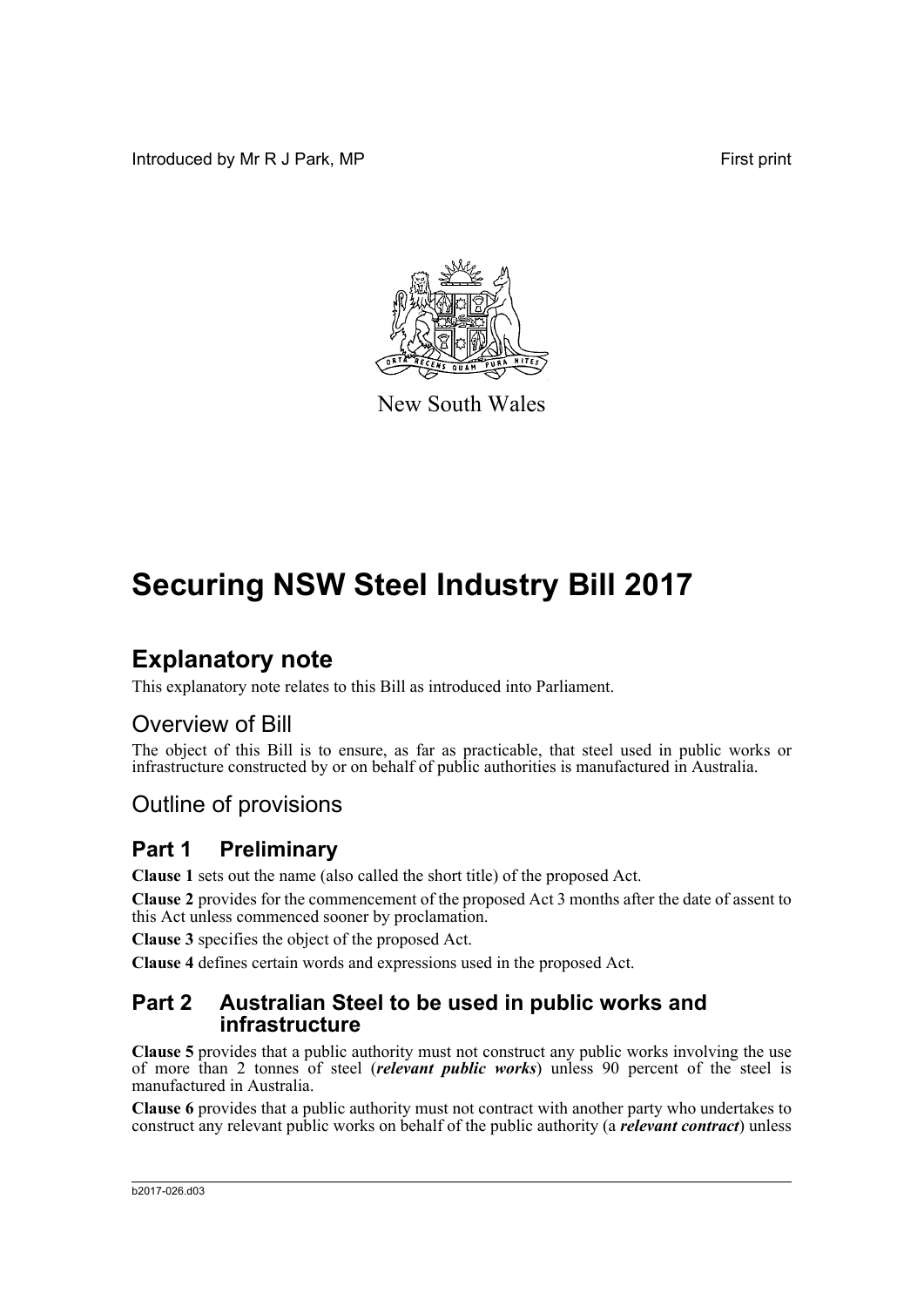the contract contains a provision requiring 90 percent of the steel used in the construction of the works to be manufactured in Australia.

**Clause 7** provides that any party to a relevant contract who undertakes to construct any relevant public works on behalf of a public authority is required to provide a report to the public authority and the Independent Pricing and Regulatory Tribunal (*IPART*) verifying the quantity and origins of any steel used under the contract.

**Clause 8** requires a public authority that constructs any relevant public works or is a party to a relevant contract to ensure, as far as is practicable, that the requirements of the proposed Act are complied with.

## **Part 3 NSW Steel Industry Advocate**

**Clause 9** enables the Governor to appoint a NSW Steel Industry Advocate with a principal office in the Illawarra region.

**Clause 10** sets out the functions of the Advocate, which include monitoring compliance with the proposed Act and conducting a review of the steel manufacturing sector.

**Clause 11** requires the Advocate to report to Parliament on various matters.

**Clause 12** provides for the employment of staff and the delegation of the Advocate's functions to staff.

## **Part 4 Miscellaneous**

**Clause 13** requires IPART to prepare an annual report regarding the effectiveness of the proposed Act in achieving its objective.

**Clause 14** provides that the proposed Act binds the Crown.

**Clause 15** enables the Governor to make regulations for the purposes of the proposed Act.

**Clause 16** provides for the review of the proposed Act in 5 years.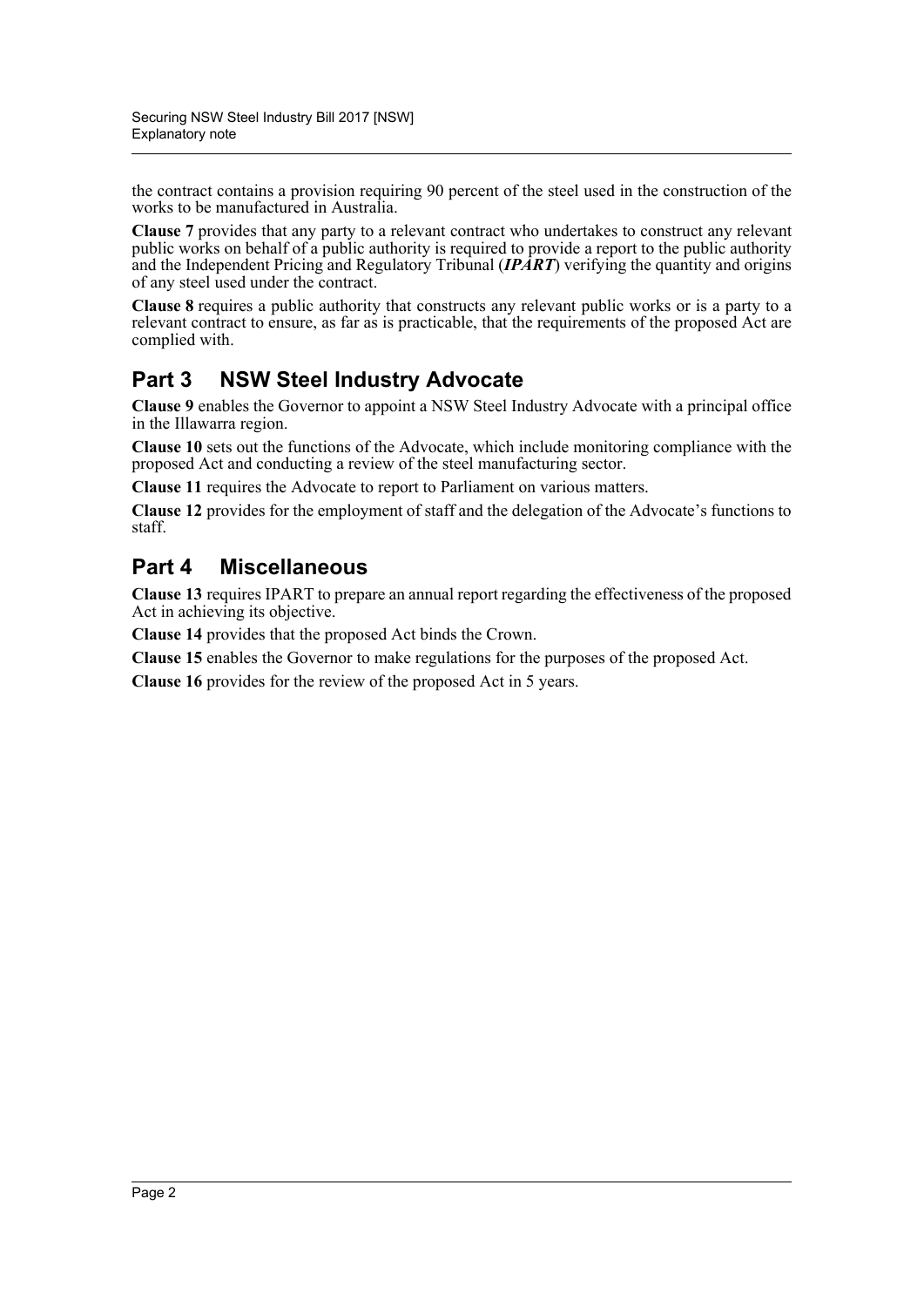Introduced by Mr R J Park, MP First print



New South Wales

# **Securing NSW Steel Industry Bill 2017**

# **Contents**

|        |                                    |                                                                                                                                                                                                       | Page                                               |  |  |
|--------|------------------------------------|-------------------------------------------------------------------------------------------------------------------------------------------------------------------------------------------------------|----------------------------------------------------|--|--|
| Part 1 | <b>Preliminary</b>                 |                                                                                                                                                                                                       |                                                    |  |  |
|        | 1<br>2<br>3                        | Name of Act<br>Commencement<br>Object of Act                                                                                                                                                          | $\overline{2}$<br>$\overline{2}$<br>$\overline{2}$ |  |  |
| Part 2 | 4                                  | <b>Definitions</b><br>Australian steel to be used in public works and infrastructure                                                                                                                  | $\overline{2}$                                     |  |  |
|        | 5<br>6<br>7<br>8                   | Relevant public works carried out by public authority<br>Relevant contracts<br>Cumulative steel usage reports<br>Obligations of public authorities                                                    | 4<br>4<br>4<br>5                                   |  |  |
| Part 3 | <b>NSW Steel Industry Advocate</b> |                                                                                                                                                                                                       |                                                    |  |  |
|        | 9<br>10<br>11<br>12                | <b>NSW Steel Industry Advocate</b><br>Functions of NSW Steel Industry Advocate<br>NSW Steel Industry Advocate required to report to Parliament<br>Staff of NSW Steel Industry Advocate and delegation | 6<br>6<br>$\overline{7}$<br>7                      |  |  |
| Part 4 |                                    | <b>Miscellaneous</b>                                                                                                                                                                                  |                                                    |  |  |
|        | 13<br>14                           | Annual report by IPART<br>Act to bind Crown                                                                                                                                                           | 9<br>9                                             |  |  |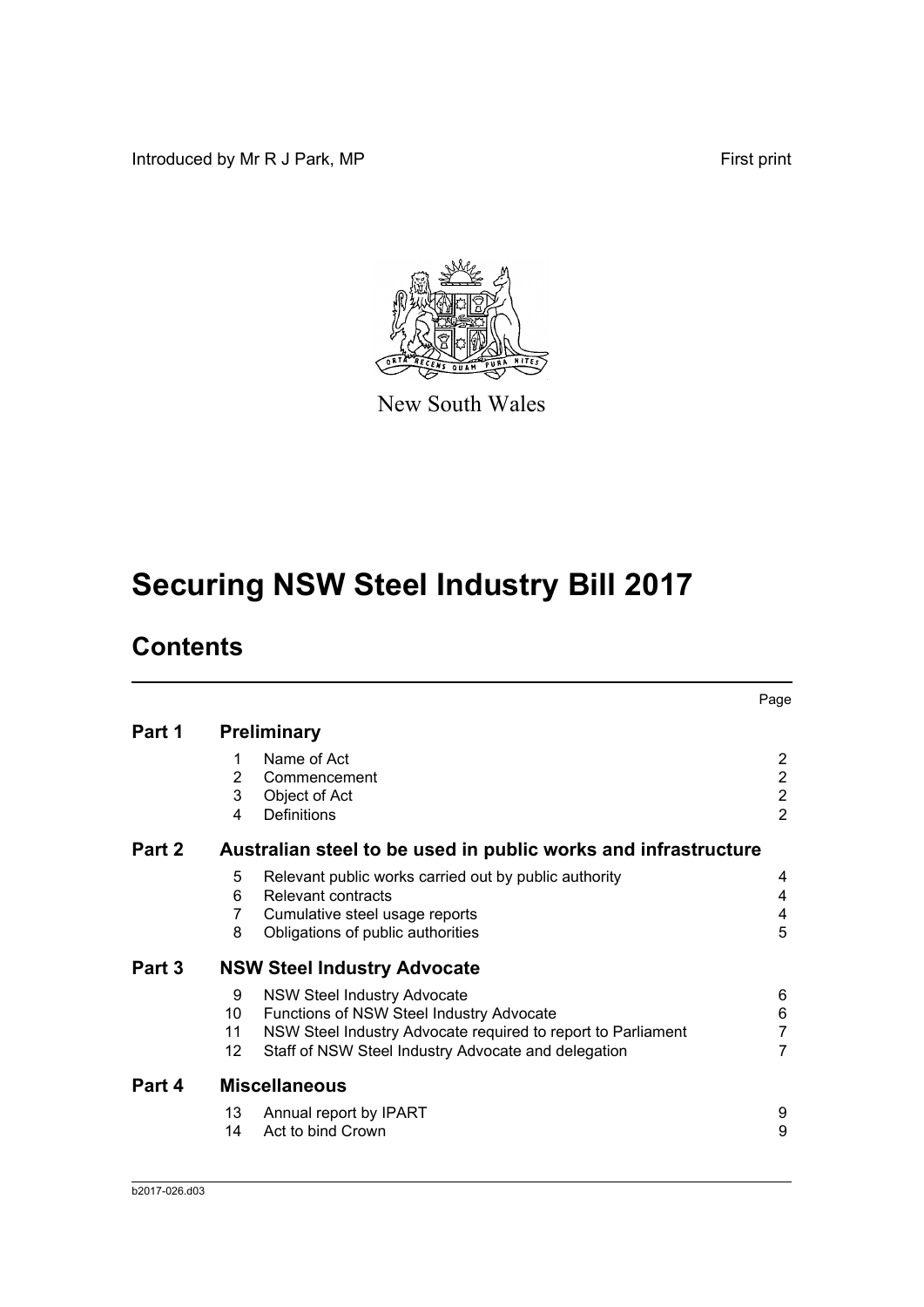Page

| 15 Regulations   |  |
|------------------|--|
| 16 Review of Act |  |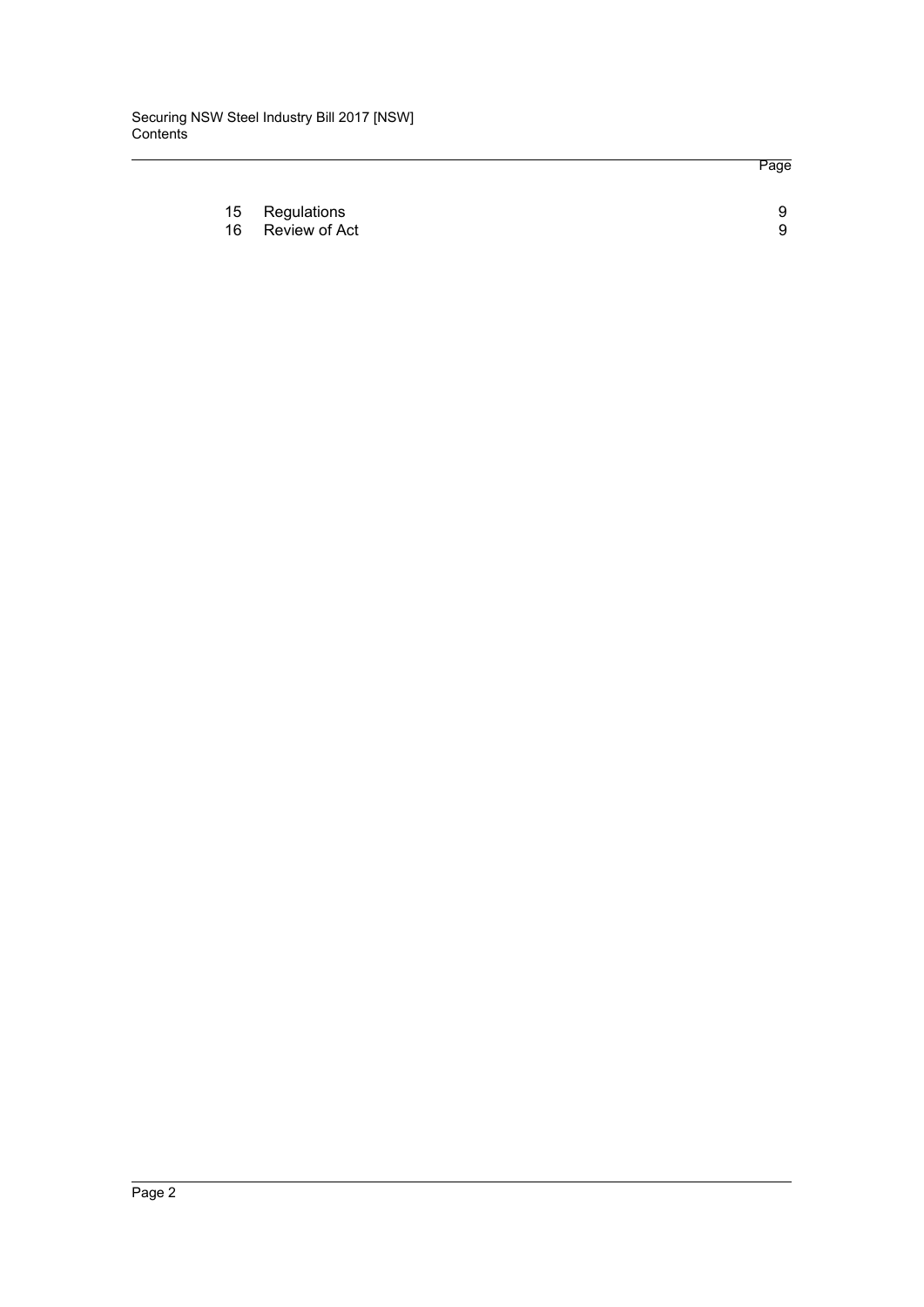

New South Wales

# **Securing NSW Steel Industry Bill 2017**

No , 2017

### **A Bill for**

An Act to ensure that Australian steel is used in infrastructure or public works constructed by or on behalf of public authorities.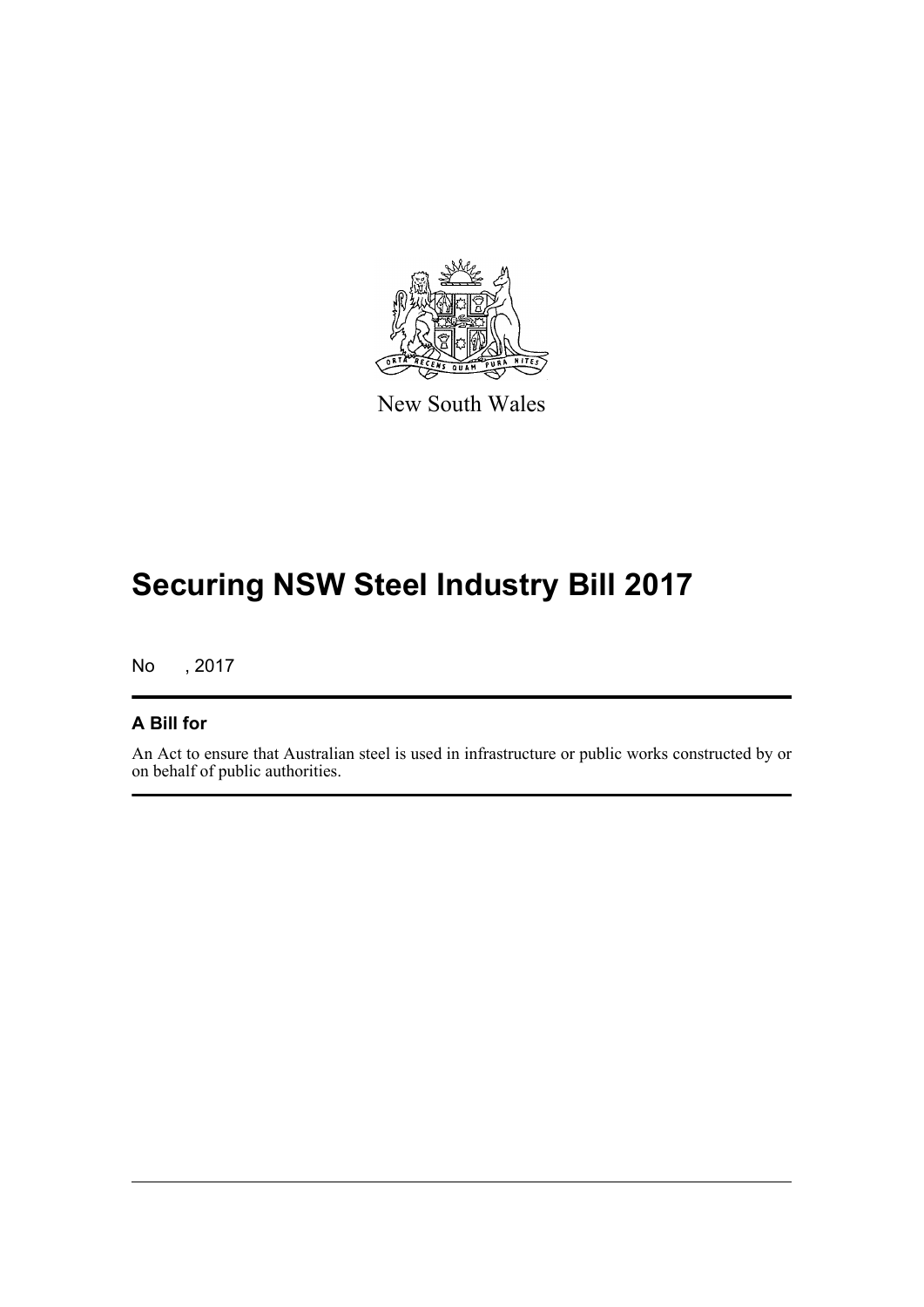<span id="page-5-4"></span><span id="page-5-3"></span><span id="page-5-2"></span><span id="page-5-1"></span><span id="page-5-0"></span>

| <b>Preliminary</b><br>Part 1<br><b>Name of Act</b><br>1<br>This Act is the Securing NSW Steel Industry Act 2017.<br><b>Commencement</b><br>$\mathbf{2}$<br>This Act commences 3 months after the date of assent to this Act, unless commenced<br>sooner by proclamation.<br><b>Object of Act</b><br>3<br>The object of this Act is to ensure, as far as practicable, that at least 90 percent of the<br>steel used in public works or infrastructure constructed by or on behalf of public<br>authorities is manufactured in Australia.<br><b>Definitions</b><br>4<br>In this Act:<br>excluded steel means:<br>any kind of steel that is not manufactured at any location in Australia and, in<br>(a)<br>relation to a particular public works project, could not be manufactured in<br>Australia for the purposes of that project:<br>at a reasonable cost, or<br>(i)<br>within a reasonable time, or<br>(i)<br>any item made in Australia that is required to be made from a special kind of<br>(b)<br>steel that:<br>is not manufactured in Australia, and<br>(i)<br>could not be manufactured in Australia for a reasonable cost, or<br>(ii)<br>(c)<br>any steel not manufactured in Australia where the unit price for that steel (if it<br>were manufactured in Australia) would be higher than the global steel price by<br>either of the following:<br>20 percent,<br>(i)<br>any percentage higher than 20 percent which, in the opinion of IPART,<br>(ii)<br>represents the net value of the benefits derived from the continued<br>operation of the Australian steel industry.<br><i>global steel price</i> means the relevant price for steel specified by MEPS International<br>Ltd or another price for steel specified by a global steel price indicator prescribed by<br>the regulations.<br><b>IPART</b> means the Independent Pricing and Regulatory Tribunal established under<br>the Independent Pricing and Regulatory Tribunal Act 1992.<br><i>public authority</i> means any of the following:<br>a NSW government agency,<br>(a)<br>a Public Service agency,<br>(b)<br>a local council,<br>(c)<br>(d)<br>a State owned corporation, | 1              |
|------------------------------------------------------------------------------------------------------------------------------------------------------------------------------------------------------------------------------------------------------------------------------------------------------------------------------------------------------------------------------------------------------------------------------------------------------------------------------------------------------------------------------------------------------------------------------------------------------------------------------------------------------------------------------------------------------------------------------------------------------------------------------------------------------------------------------------------------------------------------------------------------------------------------------------------------------------------------------------------------------------------------------------------------------------------------------------------------------------------------------------------------------------------------------------------------------------------------------------------------------------------------------------------------------------------------------------------------------------------------------------------------------------------------------------------------------------------------------------------------------------------------------------------------------------------------------------------------------------------------------------------------------------------------------------------------------------------------------------------------------------------------------------------------------------------------------------------------------------------------------------------------------------------------------------------------------------------------------------------------------------------------------------------------------------------------------------------------------------------------------------------------------------|----------------|
|                                                                                                                                                                                                                                                                                                                                                                                                                                                                                                                                                                                                                                                                                                                                                                                                                                                                                                                                                                                                                                                                                                                                                                                                                                                                                                                                                                                                                                                                                                                                                                                                                                                                                                                                                                                                                                                                                                                                                                                                                                                                                                                                                            | 2              |
|                                                                                                                                                                                                                                                                                                                                                                                                                                                                                                                                                                                                                                                                                                                                                                                                                                                                                                                                                                                                                                                                                                                                                                                                                                                                                                                                                                                                                                                                                                                                                                                                                                                                                                                                                                                                                                                                                                                                                                                                                                                                                                                                                            | 3              |
|                                                                                                                                                                                                                                                                                                                                                                                                                                                                                                                                                                                                                                                                                                                                                                                                                                                                                                                                                                                                                                                                                                                                                                                                                                                                                                                                                                                                                                                                                                                                                                                                                                                                                                                                                                                                                                                                                                                                                                                                                                                                                                                                                            | 4              |
|                                                                                                                                                                                                                                                                                                                                                                                                                                                                                                                                                                                                                                                                                                                                                                                                                                                                                                                                                                                                                                                                                                                                                                                                                                                                                                                                                                                                                                                                                                                                                                                                                                                                                                                                                                                                                                                                                                                                                                                                                                                                                                                                                            | 5              |
|                                                                                                                                                                                                                                                                                                                                                                                                                                                                                                                                                                                                                                                                                                                                                                                                                                                                                                                                                                                                                                                                                                                                                                                                                                                                                                                                                                                                                                                                                                                                                                                                                                                                                                                                                                                                                                                                                                                                                                                                                                                                                                                                                            | 6<br>7         |
|                                                                                                                                                                                                                                                                                                                                                                                                                                                                                                                                                                                                                                                                                                                                                                                                                                                                                                                                                                                                                                                                                                                                                                                                                                                                                                                                                                                                                                                                                                                                                                                                                                                                                                                                                                                                                                                                                                                                                                                                                                                                                                                                                            | 8              |
|                                                                                                                                                                                                                                                                                                                                                                                                                                                                                                                                                                                                                                                                                                                                                                                                                                                                                                                                                                                                                                                                                                                                                                                                                                                                                                                                                                                                                                                                                                                                                                                                                                                                                                                                                                                                                                                                                                                                                                                                                                                                                                                                                            | 9<br>10<br>11  |
|                                                                                                                                                                                                                                                                                                                                                                                                                                                                                                                                                                                                                                                                                                                                                                                                                                                                                                                                                                                                                                                                                                                                                                                                                                                                                                                                                                                                                                                                                                                                                                                                                                                                                                                                                                                                                                                                                                                                                                                                                                                                                                                                                            | 12             |
|                                                                                                                                                                                                                                                                                                                                                                                                                                                                                                                                                                                                                                                                                                                                                                                                                                                                                                                                                                                                                                                                                                                                                                                                                                                                                                                                                                                                                                                                                                                                                                                                                                                                                                                                                                                                                                                                                                                                                                                                                                                                                                                                                            | 13             |
|                                                                                                                                                                                                                                                                                                                                                                                                                                                                                                                                                                                                                                                                                                                                                                                                                                                                                                                                                                                                                                                                                                                                                                                                                                                                                                                                                                                                                                                                                                                                                                                                                                                                                                                                                                                                                                                                                                                                                                                                                                                                                                                                                            | 14             |
|                                                                                                                                                                                                                                                                                                                                                                                                                                                                                                                                                                                                                                                                                                                                                                                                                                                                                                                                                                                                                                                                                                                                                                                                                                                                                                                                                                                                                                                                                                                                                                                                                                                                                                                                                                                                                                                                                                                                                                                                                                                                                                                                                            | 15<br>16<br>17 |
|                                                                                                                                                                                                                                                                                                                                                                                                                                                                                                                                                                                                                                                                                                                                                                                                                                                                                                                                                                                                                                                                                                                                                                                                                                                                                                                                                                                                                                                                                                                                                                                                                                                                                                                                                                                                                                                                                                                                                                                                                                                                                                                                                            | 18             |
|                                                                                                                                                                                                                                                                                                                                                                                                                                                                                                                                                                                                                                                                                                                                                                                                                                                                                                                                                                                                                                                                                                                                                                                                                                                                                                                                                                                                                                                                                                                                                                                                                                                                                                                                                                                                                                                                                                                                                                                                                                                                                                                                                            | 19             |
|                                                                                                                                                                                                                                                                                                                                                                                                                                                                                                                                                                                                                                                                                                                                                                                                                                                                                                                                                                                                                                                                                                                                                                                                                                                                                                                                                                                                                                                                                                                                                                                                                                                                                                                                                                                                                                                                                                                                                                                                                                                                                                                                                            | 20<br>21       |
|                                                                                                                                                                                                                                                                                                                                                                                                                                                                                                                                                                                                                                                                                                                                                                                                                                                                                                                                                                                                                                                                                                                                                                                                                                                                                                                                                                                                                                                                                                                                                                                                                                                                                                                                                                                                                                                                                                                                                                                                                                                                                                                                                            | 22             |
|                                                                                                                                                                                                                                                                                                                                                                                                                                                                                                                                                                                                                                                                                                                                                                                                                                                                                                                                                                                                                                                                                                                                                                                                                                                                                                                                                                                                                                                                                                                                                                                                                                                                                                                                                                                                                                                                                                                                                                                                                                                                                                                                                            | 23             |
|                                                                                                                                                                                                                                                                                                                                                                                                                                                                                                                                                                                                                                                                                                                                                                                                                                                                                                                                                                                                                                                                                                                                                                                                                                                                                                                                                                                                                                                                                                                                                                                                                                                                                                                                                                                                                                                                                                                                                                                                                                                                                                                                                            | 24<br>25<br>26 |
|                                                                                                                                                                                                                                                                                                                                                                                                                                                                                                                                                                                                                                                                                                                                                                                                                                                                                                                                                                                                                                                                                                                                                                                                                                                                                                                                                                                                                                                                                                                                                                                                                                                                                                                                                                                                                                                                                                                                                                                                                                                                                                                                                            | 27             |
|                                                                                                                                                                                                                                                                                                                                                                                                                                                                                                                                                                                                                                                                                                                                                                                                                                                                                                                                                                                                                                                                                                                                                                                                                                                                                                                                                                                                                                                                                                                                                                                                                                                                                                                                                                                                                                                                                                                                                                                                                                                                                                                                                            | 28<br>29<br>30 |
|                                                                                                                                                                                                                                                                                                                                                                                                                                                                                                                                                                                                                                                                                                                                                                                                                                                                                                                                                                                                                                                                                                                                                                                                                                                                                                                                                                                                                                                                                                                                                                                                                                                                                                                                                                                                                                                                                                                                                                                                                                                                                                                                                            | 31<br>32<br>33 |
|                                                                                                                                                                                                                                                                                                                                                                                                                                                                                                                                                                                                                                                                                                                                                                                                                                                                                                                                                                                                                                                                                                                                                                                                                                                                                                                                                                                                                                                                                                                                                                                                                                                                                                                                                                                                                                                                                                                                                                                                                                                                                                                                                            | 34<br>35       |
|                                                                                                                                                                                                                                                                                                                                                                                                                                                                                                                                                                                                                                                                                                                                                                                                                                                                                                                                                                                                                                                                                                                                                                                                                                                                                                                                                                                                                                                                                                                                                                                                                                                                                                                                                                                                                                                                                                                                                                                                                                                                                                                                                            | 36             |
|                                                                                                                                                                                                                                                                                                                                                                                                                                                                                                                                                                                                                                                                                                                                                                                                                                                                                                                                                                                                                                                                                                                                                                                                                                                                                                                                                                                                                                                                                                                                                                                                                                                                                                                                                                                                                                                                                                                                                                                                                                                                                                                                                            | 37             |
|                                                                                                                                                                                                                                                                                                                                                                                                                                                                                                                                                                                                                                                                                                                                                                                                                                                                                                                                                                                                                                                                                                                                                                                                                                                                                                                                                                                                                                                                                                                                                                                                                                                                                                                                                                                                                                                                                                                                                                                                                                                                                                                                                            | 38             |
|                                                                                                                                                                                                                                                                                                                                                                                                                                                                                                                                                                                                                                                                                                                                                                                                                                                                                                                                                                                                                                                                                                                                                                                                                                                                                                                                                                                                                                                                                                                                                                                                                                                                                                                                                                                                                                                                                                                                                                                                                                                                                                                                                            | 39             |
|                                                                                                                                                                                                                                                                                                                                                                                                                                                                                                                                                                                                                                                                                                                                                                                                                                                                                                                                                                                                                                                                                                                                                                                                                                                                                                                                                                                                                                                                                                                                                                                                                                                                                                                                                                                                                                                                                                                                                                                                                                                                                                                                                            | 40             |
| any other person or body that is prescribed by the regulations to be a public<br>(e)<br>authority for the purposes of this Act.                                                                                                                                                                                                                                                                                                                                                                                                                                                                                                                                                                                                                                                                                                                                                                                                                                                                                                                                                                                                                                                                                                                                                                                                                                                                                                                                                                                                                                                                                                                                                                                                                                                                                                                                                                                                                                                                                                                                                                                                                            | 41<br>42       |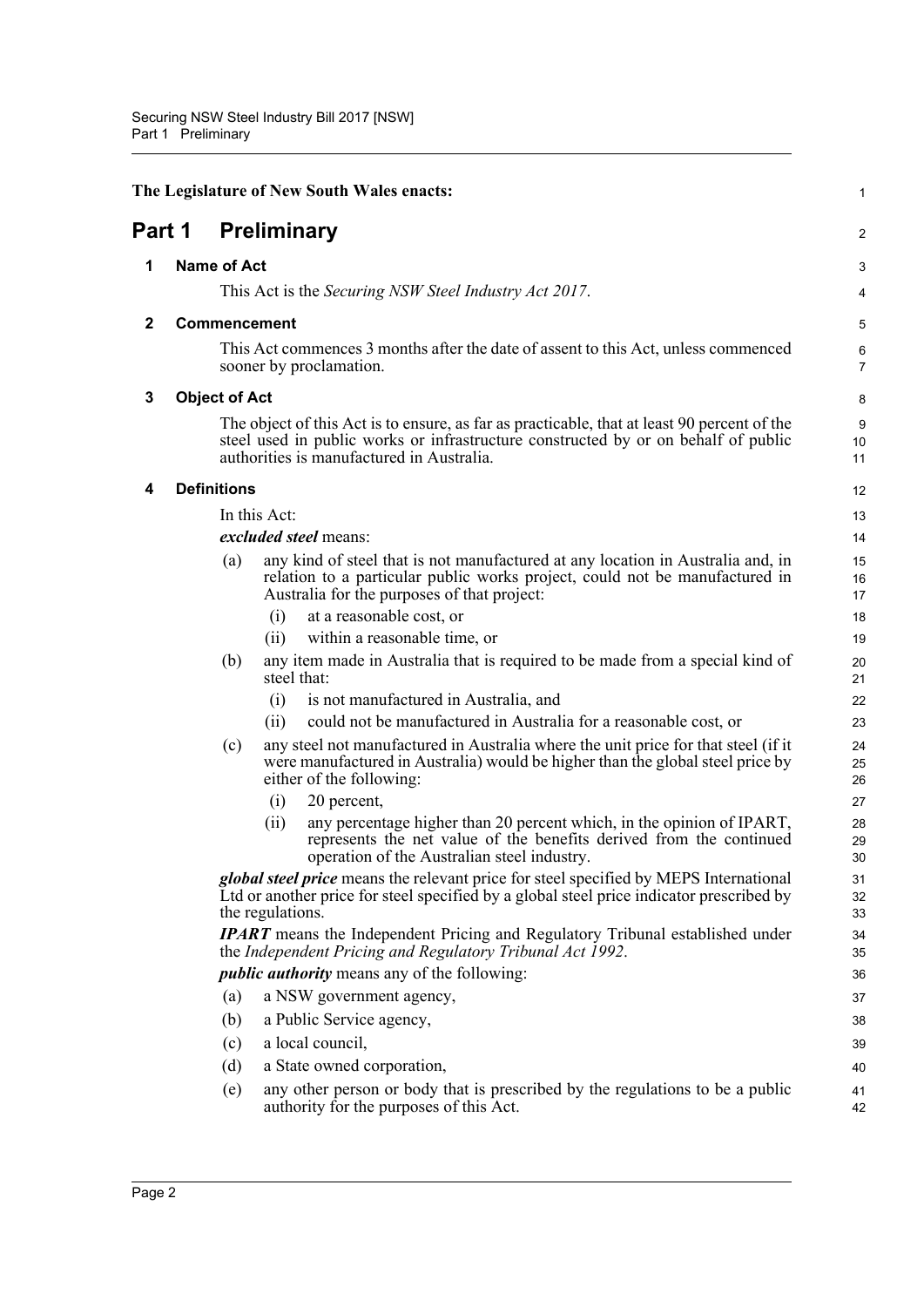*reasonable cost* means any cost price of steel that does not exceed 20 percent of the base cost of the steel if manufactured in Australia.

*relevant contract* means a contract under which a public authority contracts with another party who undertakes to construct any relevant public works on behalf of the public authority.

*relevant public works* means public works and infrastructure (including housing, transport, utilities and public buildings) that:

- (a) involve the use of more than 2 tonnes of steel, and
- (b) are to be constructed by or on behalf of a public authority, and
- (c) are to be paid for, in part or in full, by the public authority.

**Note.** The *Interpretation Act 1987* contains definitions and other provisions that affect the interpretation and application of this Act.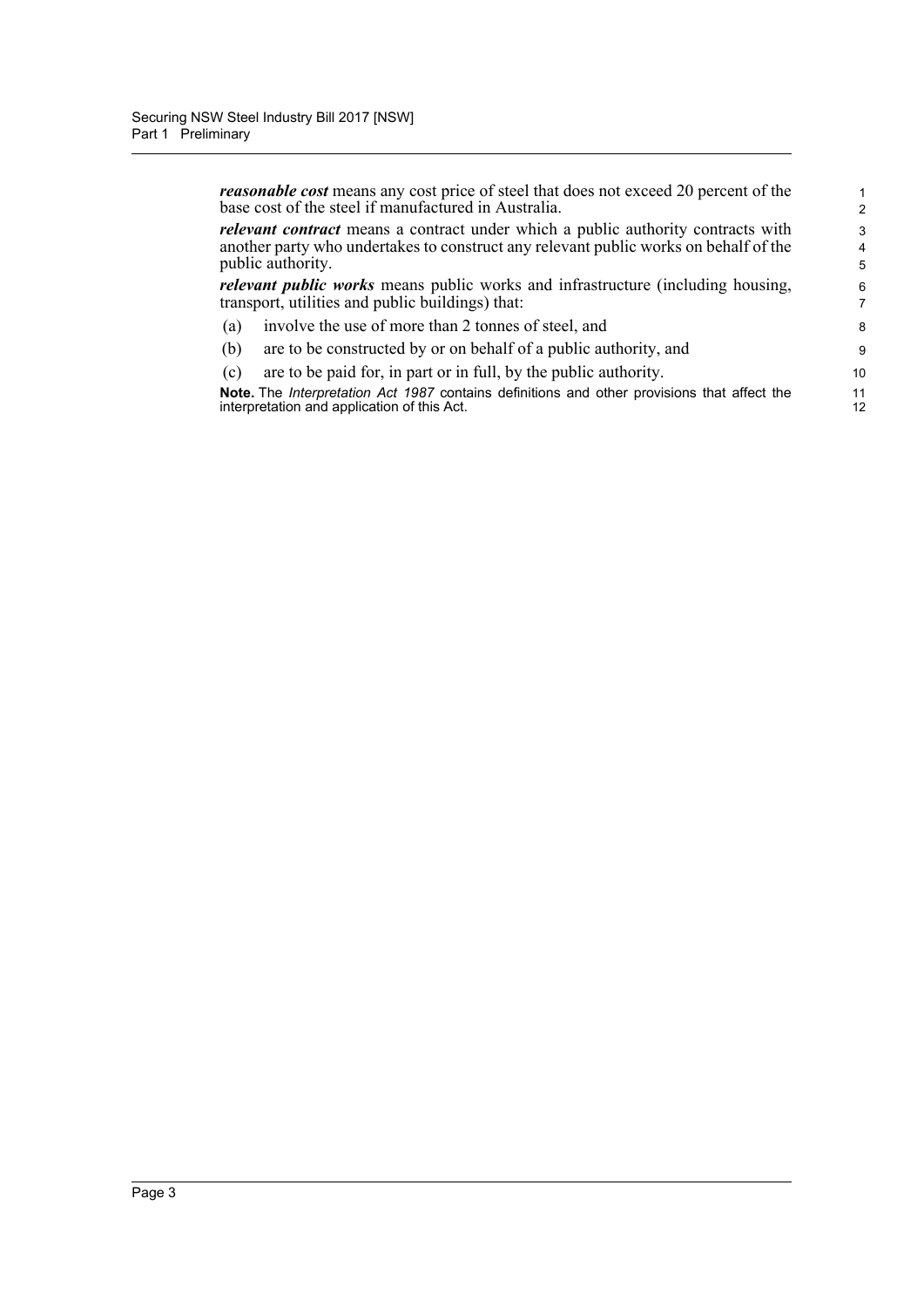## <span id="page-7-0"></span>**Part 2 Australian steel to be used in public works and infrastructure**

<span id="page-7-1"></span>**5 Relevant public works carried out by public authority**

A public authority must not construct any relevant public works unless at least 90 percent of the steel (other than excluded steel) used in the construction of the works is manufactured in a blast furnace or an electric arc furnace that is located in Australia.

1  $\mathfrak{p}$ 

#### <span id="page-7-2"></span>**6 Relevant contracts**

- (1) A public authority must not enter into a relevant contract unless the contract contains the following:
	- (a) a provision that requires at least 90 percent of the steel (other than excluded steel) used in the construction of the works under the contract to be manufactured in a blast furnace or an electric arc furnace that is located in Australia (the *steel requirement provision*),
	- (b) a provision that imposes a financial penalty on any party to the contract who fails to comply with the steel requirement provision,
	- (c) a provision that requires any party to the contract who undertakes to construct any relevant public works on behalf of a public authority to provide a cumulative steel usage report to the public authority before the public authority makes any progress payment or final payment under the contract,
	- (d) a provision that enables the public authority to arrange for an independent audit of any cumulative steel usage report provided to the authority by a party to the contract.
- (2) In this section:

*cumulative steel usage report* means a report prepared under section 7.

*financial penalty* means a monetary penalty that is to be calculated for the purposes of this section as the total quantity of steel used under the contract that fails to comply with the steel requirement provision multiplied by the prescribed amount.

*prescribed amount* means the amount (not less than \$1,000) prescribed by the regulations for the purposes of this section.

#### <span id="page-7-3"></span>**7 Cumulative steel usage reports**

- (1) Any party to a relevant contract who undertakes to construct any relevant public works on behalf of a public authority is required to prepare a cumulative steel usage report.
- (2) Before the public authority makes any progress payment or final payment under the contract, that party is to provide the report and any other information prescribed by the regulations to:
	- (a) the public authority, and
	- (b) IPART.
- (3) A cumulative steel usage report is to include the following:
	- (a) the quantity of any steel used under the contract,
	- (b) the origins of any steel used under the contract,
	- (c) evidence verifying the information referred to in paragraphs (a) and (b).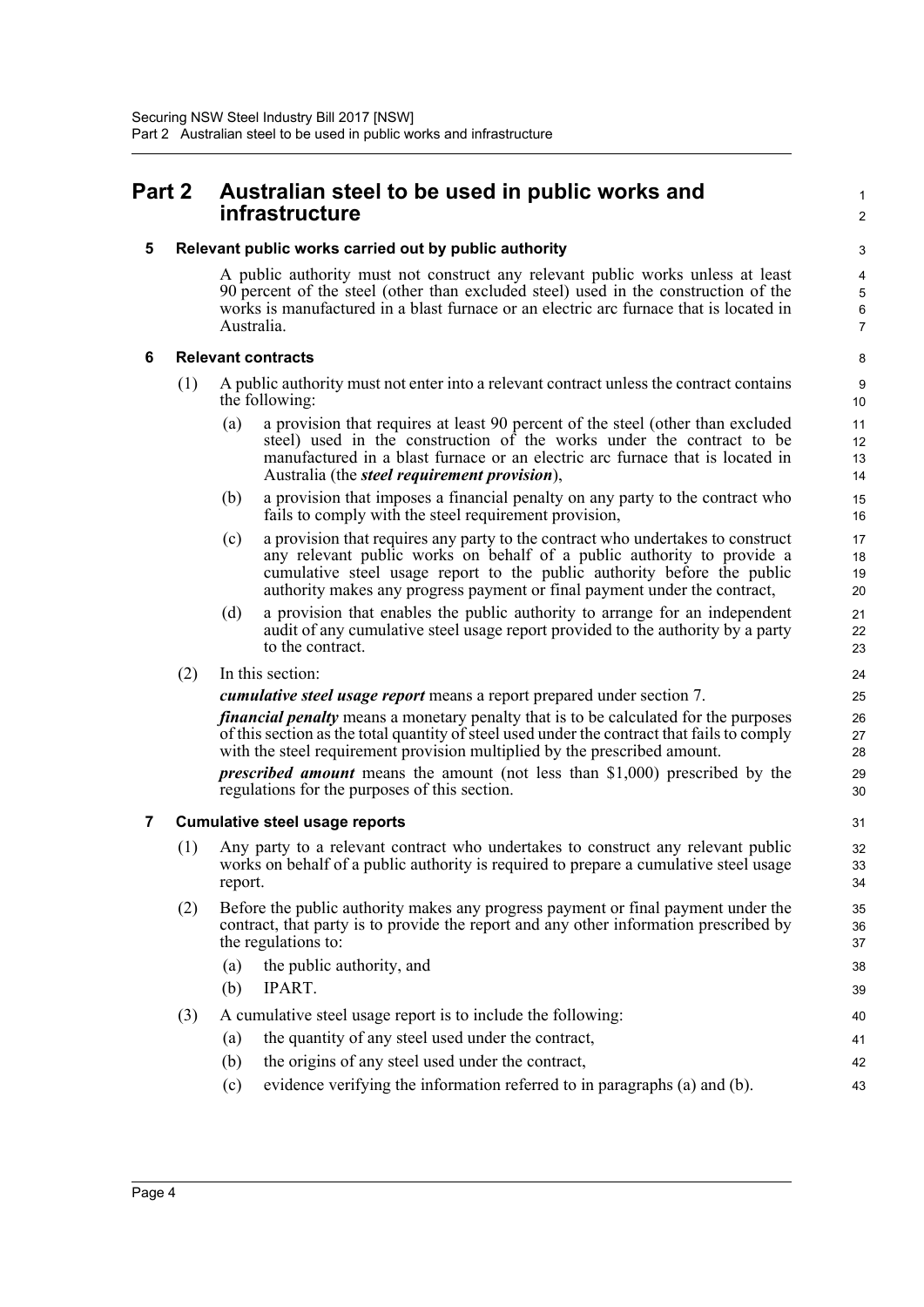### <span id="page-8-0"></span>**8 Obligations of public authorities**

|                                                                                                                                                                                                                                                                                                                                                                                                  |                                                                                                                                         | 2<br>3                                                                                                                      |
|--------------------------------------------------------------------------------------------------------------------------------------------------------------------------------------------------------------------------------------------------------------------------------------------------------------------------------------------------------------------------------------------------|-----------------------------------------------------------------------------------------------------------------------------------------|-----------------------------------------------------------------------------------------------------------------------------|
| (a)                                                                                                                                                                                                                                                                                                                                                                                              | the construction complies with the requirements of this Act, and                                                                        | 4                                                                                                                           |
| (b)                                                                                                                                                                                                                                                                                                                                                                                              | there is an accurate method for the measurement of the quantity and origins of<br>any steel used in the construction.                   | 5<br>6                                                                                                                      |
| A public authority that is a party to a relevant contract is to ensure, as far as<br>practicable, that:                                                                                                                                                                                                                                                                                          |                                                                                                                                         | 7<br>8                                                                                                                      |
| (a)                                                                                                                                                                                                                                                                                                                                                                                              | any relevant contract entered into by the public authority complies with the<br>requirements of this Act, and                           | 9<br>10                                                                                                                     |
| (b)                                                                                                                                                                                                                                                                                                                                                                                              | any information contained in a cumulative steel usage report provided to the<br>public authority under a relevant contract is accurate. | 11<br>12                                                                                                                    |
| (3)<br>A public authority that carries out the construction of relevant public works or is a<br>party to a relevant contract is, as soon as practicable after the end of the financial year<br>in which the construction of the relevant public works is completed, to provide the<br>Minister with a signed declaration certifying that the public authority has complied<br>with this section. |                                                                                                                                         | 13<br>14<br>15<br>16<br>17                                                                                                  |
|                                                                                                                                                                                                                                                                                                                                                                                                  |                                                                                                                                         | A public authority that carries out the construction of relevant public works is to<br>ensure, as far as practicable, that: |

1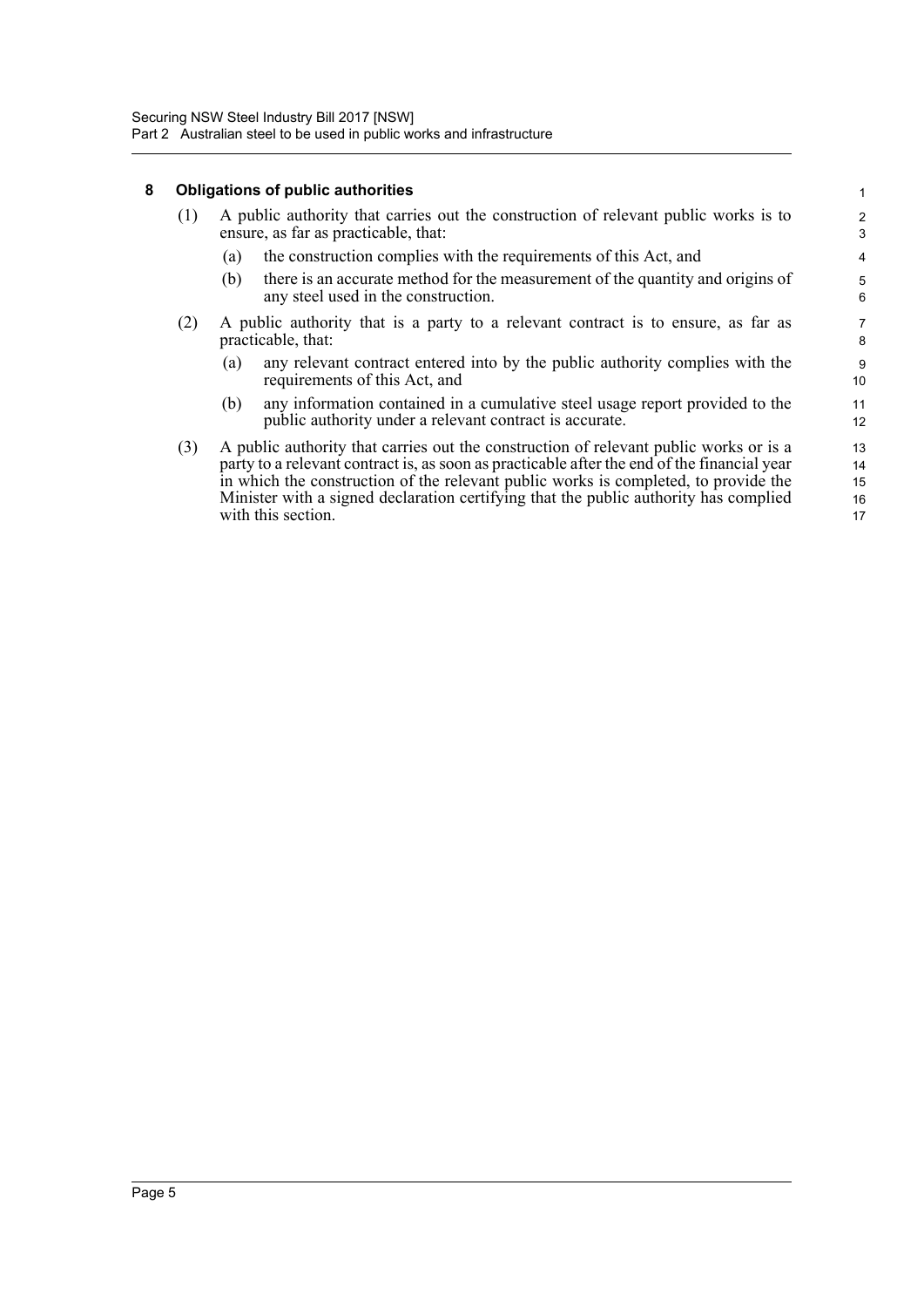<span id="page-9-2"></span><span id="page-9-1"></span><span id="page-9-0"></span>

| Part 3 |     | <b>NSW Steel Industry Advocate</b>                                                                                                                                                                                                                                                                                                      | $\mathbf{1}$                 |
|--------|-----|-----------------------------------------------------------------------------------------------------------------------------------------------------------------------------------------------------------------------------------------------------------------------------------------------------------------------------------------|------------------------------|
| 9      |     | <b>NSW Steel Industry Advocate</b>                                                                                                                                                                                                                                                                                                      | 2                            |
|        | (1) | The Governor may appoint a NSW Steel Industry Advocate.                                                                                                                                                                                                                                                                                 | 3                            |
|        | (2) | The principal office of the Advocate is to be located within the Illawarra region.                                                                                                                                                                                                                                                      | 4                            |
|        | (3) | The Advocate may be removed from office by the Governor on the address of both<br>Houses of Parliament.                                                                                                                                                                                                                                 | $\mathbf 5$<br>6             |
|        | (4) | The office of Advocate is a full-time office and the holder of the office is required to<br>hold it on that basis, except to the extent permitted by the Minister.                                                                                                                                                                      | $\overline{7}$<br>8          |
|        | (5) | The office of Advocate is a statutory office and the provisions of the <i>Government</i><br>Sector Employment Act 2013 relating to the employment of Public Service<br>employees do not apply to that office (except as provided by this section).                                                                                      | $\boldsymbol{9}$<br>10<br>11 |
|        | (6) | The Advocate holds office for such term not exceeding 5 years as may be specified<br>in the instrument of appointment, but is eligible (if otherwise qualified) for<br>re-appointment.                                                                                                                                                  | 12<br>13<br>14               |
|        | (7) | The office of Advocate becomes vacant if the holder:                                                                                                                                                                                                                                                                                    | 15                           |
|        |     | (a)<br>dies, or                                                                                                                                                                                                                                                                                                                         | 16                           |
|        |     | completes a term of office and is not re-appointed, or<br>(b)                                                                                                                                                                                                                                                                           | 17                           |
|        |     | resigns the office by instrument in writing addressed to the Governor, or<br>(c)                                                                                                                                                                                                                                                        | 18                           |
|        |     | becomes bankrupt, applies to take the benefit of any law for the relief of<br>(d)<br>bankrupt or insolvent debtors, compounds with his or her creditors or makes<br>an assignment of his or her remuneration for their benefit, or                                                                                                      | 19<br>20<br>21               |
|        |     | becomes a mentally incapacitated person, or<br>(e)                                                                                                                                                                                                                                                                                      | 22                           |
|        |     | (f)<br>is convicted in New South Wales of an offence that is punishable by<br>imprisonment for 12 months or more or is convicted elsewhere than in New<br>South Wales of an offence that, if committed in New South Wales, would be<br>an offence so punishable, or                                                                     | 23<br>24<br>25<br>26         |
|        |     | is removed from office under subsection (3).<br>(g)                                                                                                                                                                                                                                                                                     | 27                           |
|        | (8) | The following provisions of or made under the <i>Government Sector Employment Act</i><br>2013 relating to the employment of Public Service senior executives apply to the<br>Advocate (but, in the application of those provisions, a reference to the employer of<br>any such executive is to be read as a reference to the Minister): | 28<br>29<br>30<br>31         |
|        |     | provisions relating to the band in which an executive is to be employed,<br>(a)                                                                                                                                                                                                                                                         | 32                           |
|        |     | provisions relating to the contract of employment of an executive,<br>(b)                                                                                                                                                                                                                                                               | 33                           |
|        |     | provisions relating to the remuneration, employment benefits and allowances<br>(c)<br>of an executive.                                                                                                                                                                                                                                  | 34<br>35                     |
| 10     |     | <b>Functions of NSW Steel Industry Advocate</b>                                                                                                                                                                                                                                                                                         | 36                           |
|        | (1) | The NSW Steel Industry Advocate has the following functions:                                                                                                                                                                                                                                                                            | 37                           |
|        |     | to monitor compliance with the requirements of this Act,<br>(a)                                                                                                                                                                                                                                                                         | 38                           |
|        |     | to monitor whether steel (other than excluded steel) required by this Act to be<br>(b)<br>used in the construction of relevant public works is manufactured to<br>appropriate Australian Standards,                                                                                                                                     | 39<br>40<br>41               |
|        |     | to conduct a review of the steel manufacturing and fabrication sector with<br>(c)<br>particular focus on the following:                                                                                                                                                                                                                 | 42<br>43                     |
|        |     | the supply chain capabilities of the sector,<br>(i)                                                                                                                                                                                                                                                                                     | 44                           |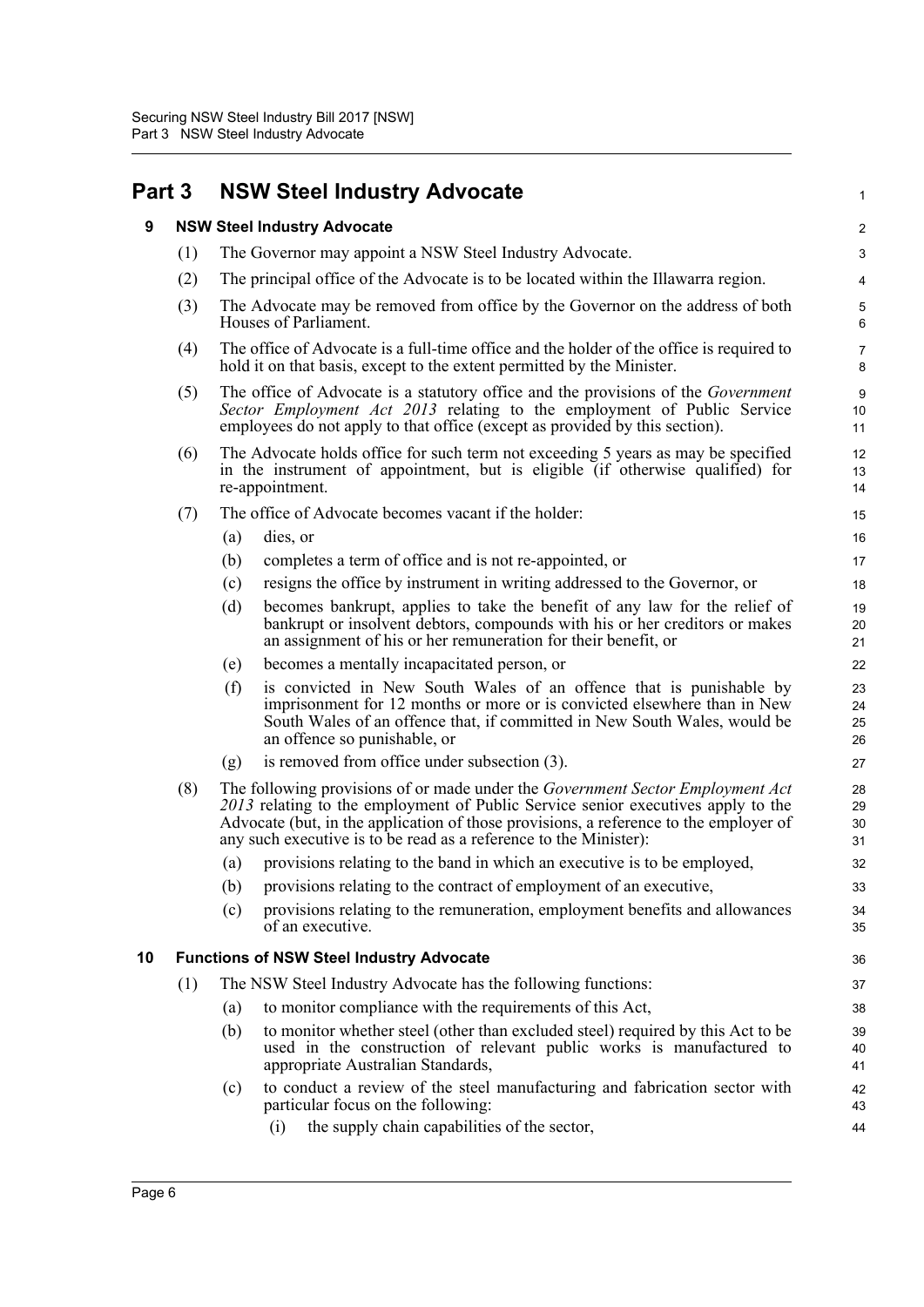(ii) the co-ordination by the sector of research and development and innovation,

- (iii) the investment in the sector of plant and equipment,
- (d) to prepare reports in accordance with this Act.
- (2) The Advocate may, in connection with the exercise of the functions of the Advocate under this Act, make such inquiries and undertake such investigations as the Advocate considers necessary.
- (3) The Advocate may, by notice in writing, request that any person provide, or require any public authority to provide, the Advocate with information (including documents) relevant to the exercise of the functions of the Advocate under this Act.

#### <span id="page-10-0"></span>**11 NSW Steel Industry Advocate required to report to Parliament**

- (1) The NSW Steel Industry Advocate is required to prepare, at least once every 12 months, a report setting out a State infrastructure plan that identifies future relevant public works, and the steel requirements of those works, and to furnish the report to the Presiding Officer of each House of Parliament.
- (2) The Advocate is required to prepare, at least once every 2 years, a report on the procurement policies of the State, and whether those policies adequately take into account all costs and benefits related to steel procurement (including costs and benefits related to transport, insurance, maintenance and repair, the environment, employment and regional development), and to furnish the report to the Presiding Officer of each House of Parliament.
- (3) The Advocate may, at any time, make a report on any other matter arising in connection with the exercise of the functions of the Advocate and furnish the report to the Presiding Officer of each House of Parliament.
- (4) A copy of a report furnished to the Presiding Officer of a House of Parliament under this section is to be laid before that House within 15 sitting days of that House after it is received by the Presiding Officer.
- (5) The Advocate may include in a report a recommendation that the report be made public immediately.
- (6) If a report includes a recommendation by the Advocate that the report be made public immediately, a Presiding Officer of a House of Parliament may make it public whether or not that House is in session and whether or not the report has been laid before that House.
- (7) If such a report is made public by a Presiding Officer of a House of Parliament before it is laid before that House, it attracts the same privileges and immunities as if it had been laid before that House.
- (8) A Presiding Officer need not inquire whether all or any conditions precedent have been satisfied regarding a report purported to have been made and furnished in accordance with this Act.

#### <span id="page-10-1"></span>**12 Staff of NSW Steel Industry Advocate and delegation**

- (1) Persons may be employed in the Public Service under the *Government Sector Employment Act 2013* to enable the NSW Steel Industry Advocate to exercise his or her functions.
- (2) The Advocate may arrange for the use of the services of any staff or facilities of a NSW Government agency and may, subject to the regulations, engage such consultants or contractors as are necessary for the purposes of this Act.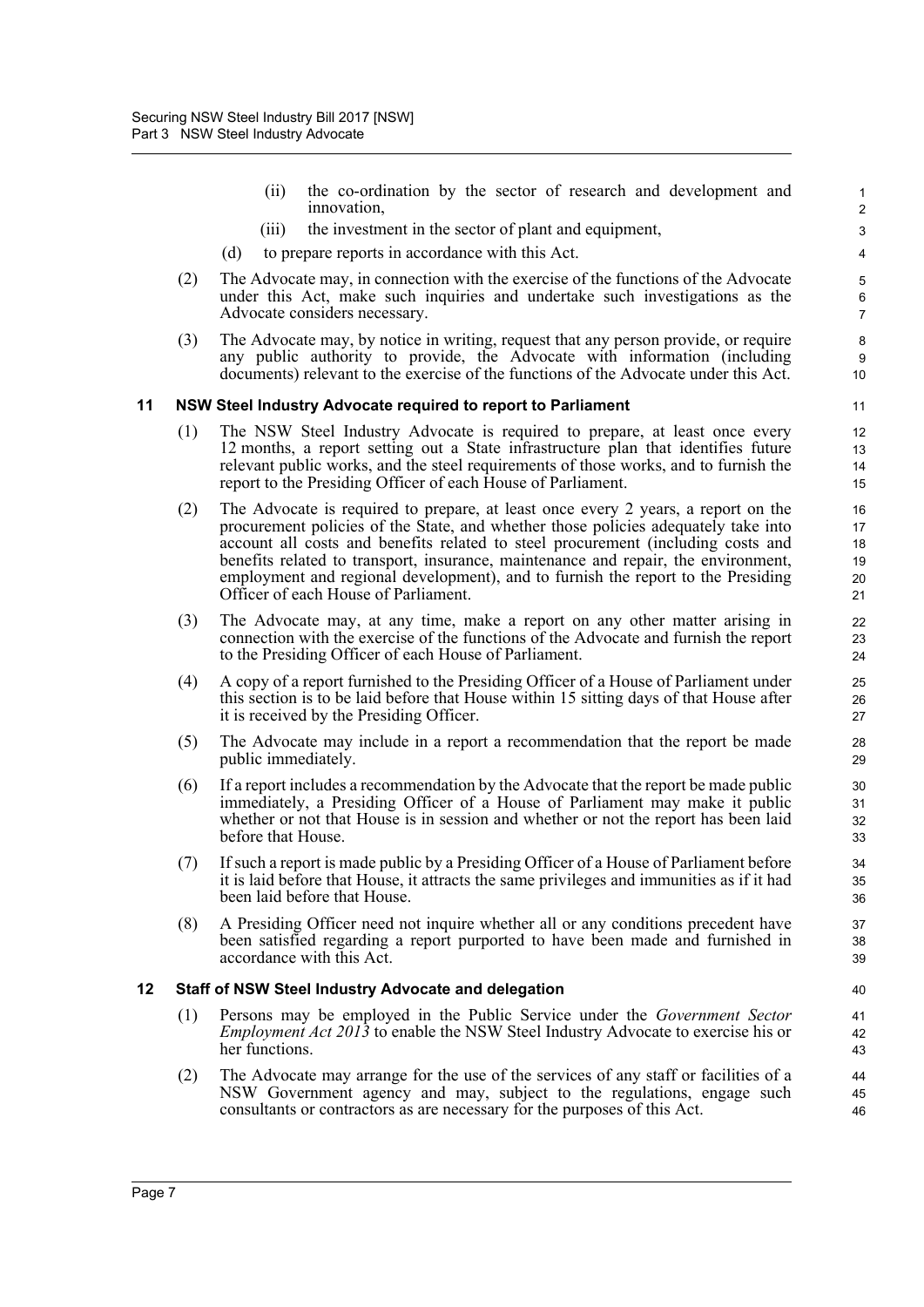(3) The Advocate may delegate the exercise of any function of the Advocate (other than this power of delegation) to any person referred to in this section.